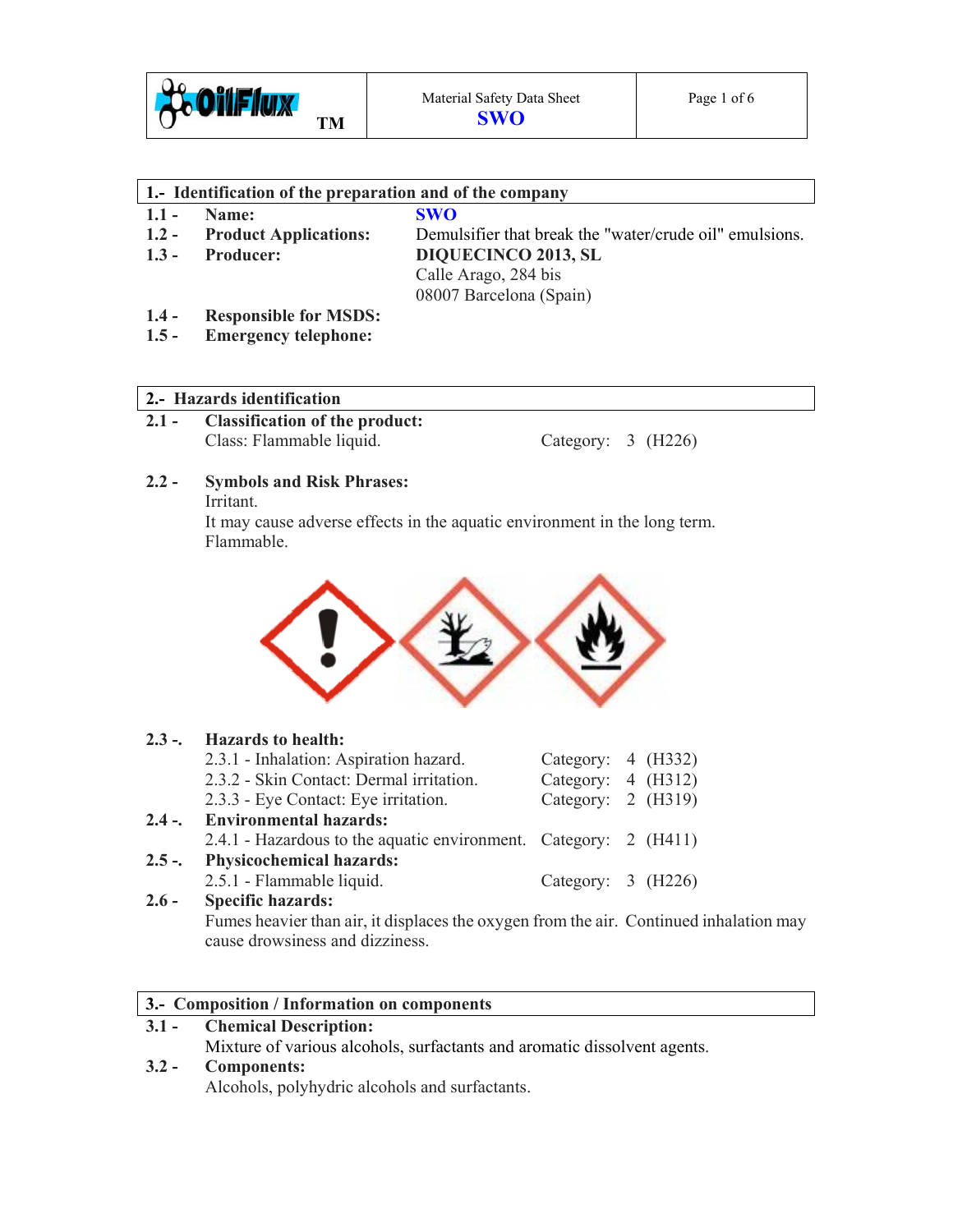

#### **4.- First Aid.**

#### **4.1 - Eye Contact:**

Produces irritation. In case of contact, wash thoroughly with water for 15 minutes. Seek medical assistance.

# **4.2 - Contact with skin:**

Remove contaminated clothing. Wash affected areas with soap and water.

## **4.3 - Ingestion:**

Do not induce vomiting to avoid aspiration into the lungs. Request immediate medical attention.

## **4.4 - Inhalation:**

Remove the affected person to fresh air. If breathing is difficult, administer artificial respiration or give oxygen. Seek medical assistance.

#### **5.- Firefighting measures**

- **5.1 Fire-fighting media:**  Water spray. Foam. Chemical.
- **5.2 NOT Suitable fire-fighting Media:**  Do not use direct water stream.

#### **5.3 - Special hazards of exposure to fire:**  Flammable and combustible material. It can be ignited by heat, flame, sparks or electricity. Fumes are heavier than air and may travel to reach remote ignition sources and ignite. The containers may explode in the vicinity of a fire due to overheating.

## **5.4 - Personal Protective Equipment:**

Heat resistant garments to combat fire. If there is a high concentration of vapors or fumes use a self-contained breathing apparatus (SCBA).

## **6.- Measures in case of accidental spillage**

# **6.1 - Personal precautions:**

Avoid prolonged contact with the product and with contaminated clothing. Stay out of the flow of fumes and prevent their entry into enclosed spaces. Close access to all nearby ignition sources.

# **6.2 - Environmental precautions:**  Harmful to aquatic organisms. It may cause adverse effects in the aquatic environment in the long term.

## **6.3 - Methods of cleaning:**

Small Spills: Wipe the surface with fire-resistant and absorbent materials. Place the waste in closed containers for later disposal.

 Large spills: Cover the spill with foam to prevent the formation of a vapor cloud. Apply barriers to prevent liquid from spreading and act in the same way as in small spills.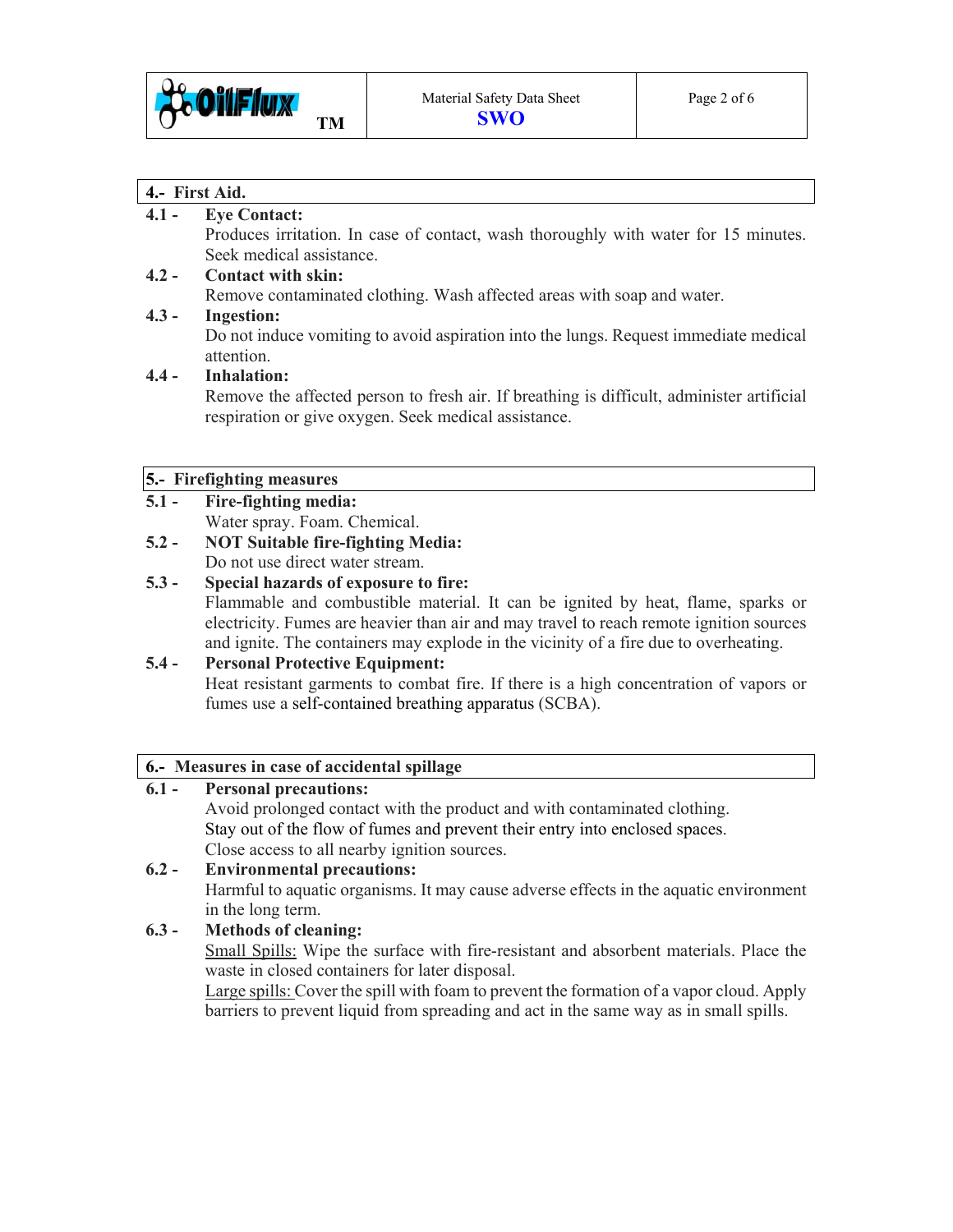

## **7.- Handling and storage.**

## **7.1 - Handling:**

Maintain storage areas well ventilated.

Keep away from ignition sources.

Open containers slowly to control possible depressurizations.

 Apply the rules of good practice and hygiene for the handling of chemical products. Have any absorbent material in anticipation that a spill will occur.

## **7.2 - Storage:**

Store in cool and well-ventilated places. Keep away from ignition sources. Keep closed all the containers and stored vertically. Keep within the range of 10º C to 40º C.

#### **7.3 - Specific Uses:** For known uses of the product. Demulsifier that break the "water/crude oil" emulsions.

## **8.- Exposure controls / personal protection.**

**8.1 - Exposure Limit Values:**  No data available.

# **8.2 - Exposure controls.**

Odorous threshold detection: 1 ppm

 **8.2.1 - Collective Protection:** 

Provide adequate ventilation

# **8.3 - Personal Protective Equipment.**

#### **8.3.1- Respiratory protection:**

Protective respiratory mask in the presence of fumes, or self-contained equipment when high concentrations occur.

#### **8.3.2 - Protection of hands:**

Wear gloves to protect against solvents.

#### **8.3.3 - Eye protection:**

Use safety glasses with side shields.

## **8.3.4 - Skin protection:**

Wear standard work garments.

## **8.4 - Additional Information:**

Do not eat, drink or smoke while working. Wash hands after use.

Change contaminated clothing.

Wash the whole body after work.

 You should always have a safety shower and eyewash equipment in the area where the product is handled.

Recommended to have preventive skin care cream.

Use antistatic footwear.

## **8.5 - Exposure Controls Environment:**

Avoid spills and leaks in the basement. Avoid contaminating waterways and dumping the product in the sewage systems.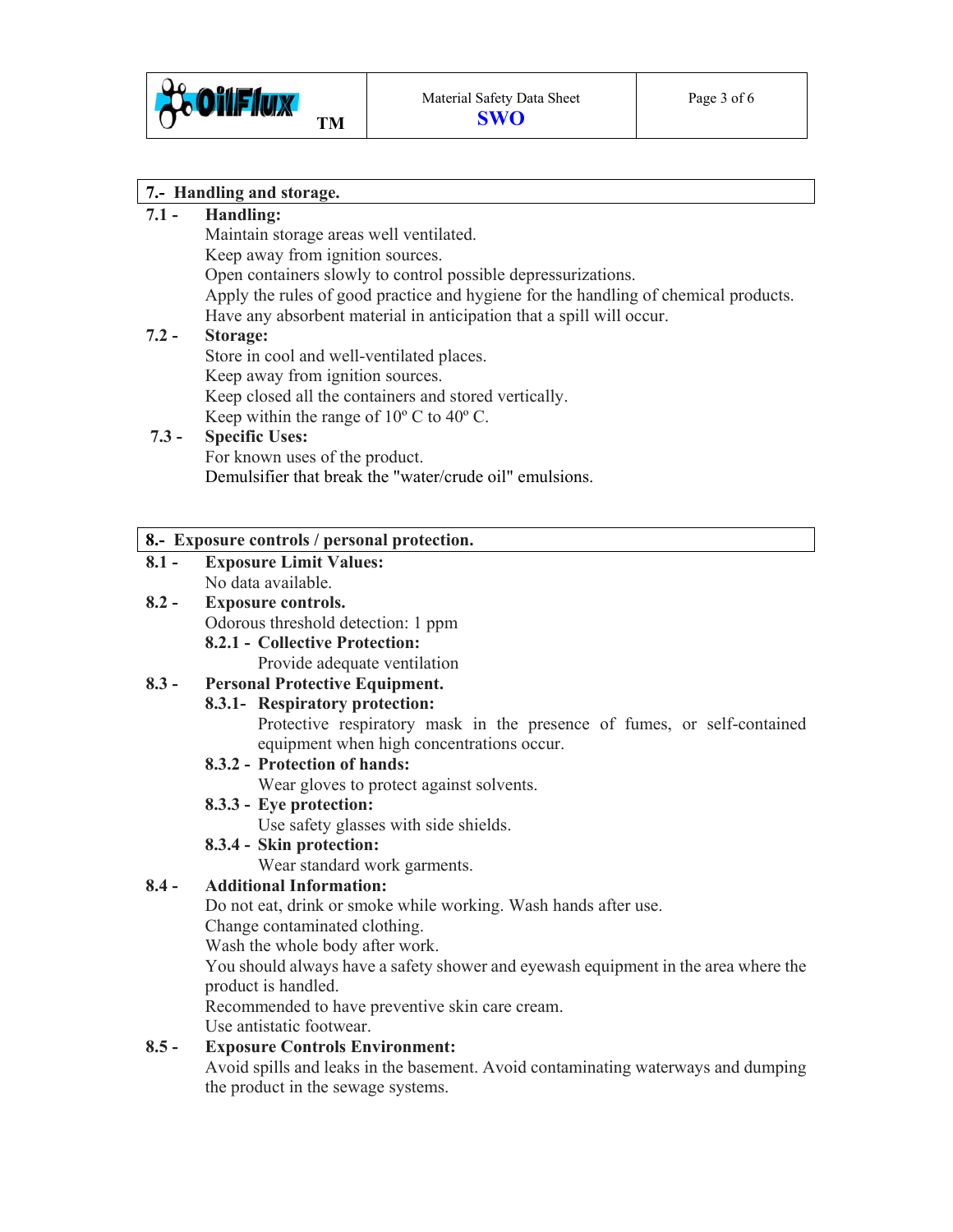

#### **9.- Physical and chemical properties**

- **9. 1 Overview:**  Characteristic odor of hydrocarbons. Odorous threshold of detection: 1 ppm Light blue liquid.
- **9.2 Important health, safety and environmental information:**

| pH                                             | $6.0 - 6.3$                     |
|------------------------------------------------|---------------------------------|
| <b>Boiling Point</b>                           | $65^{\circ}$ C - $82^{\circ}$ C |
| Flammable Point                                | $85^\circ$ C                    |
| Auto-Ignition temperature                      | $>$ 220 $^{\circ}$ C            |
| Relative density (water = 1) at $20^{\circ}$ C | 1 04                            |
| Solubility in water                            | miscible.                       |
|                                                |                                 |

## **10.- Stability and reactivity**

**10.1 - Stability:** 

Product stable under the handling and storage conditions recommended in section #7.

**10.2 - Conditions to avoid:** 

Avoid sources of ignition.

**10.3 - Materials to avoid:**  Avoid contact with strong oxidizers, strong acids and halogens.

#### **10.4 - Hazardous decomposition products:**

In the event of a fire, the product may emit hazardous decomposition products, such as carbon monoxide and carbon dioxide.

#### **11.- Toxicological information**

- **11.1 Acute oral toxicity:**
- Not available. **11.2 - Acute dermal toxicity:** 
	- Not available.

## **11.3 - Acute inhalation toxicity:**

The aspiration into the lungs as a result of ingestion and subsequent vomiting, may leads to pulmonary edema.

# **11.4 - Skin irritation:**  Irritant.Dermatological conditions.

**11.5 - Eye irritation:**  Irritant.

## **11.6 - Chronic Health Effects:**

Repeated exposures may produce respiratory tract irritation, skin irritation, muscle weakness, anemia and alteration of lymphocytes in the blood.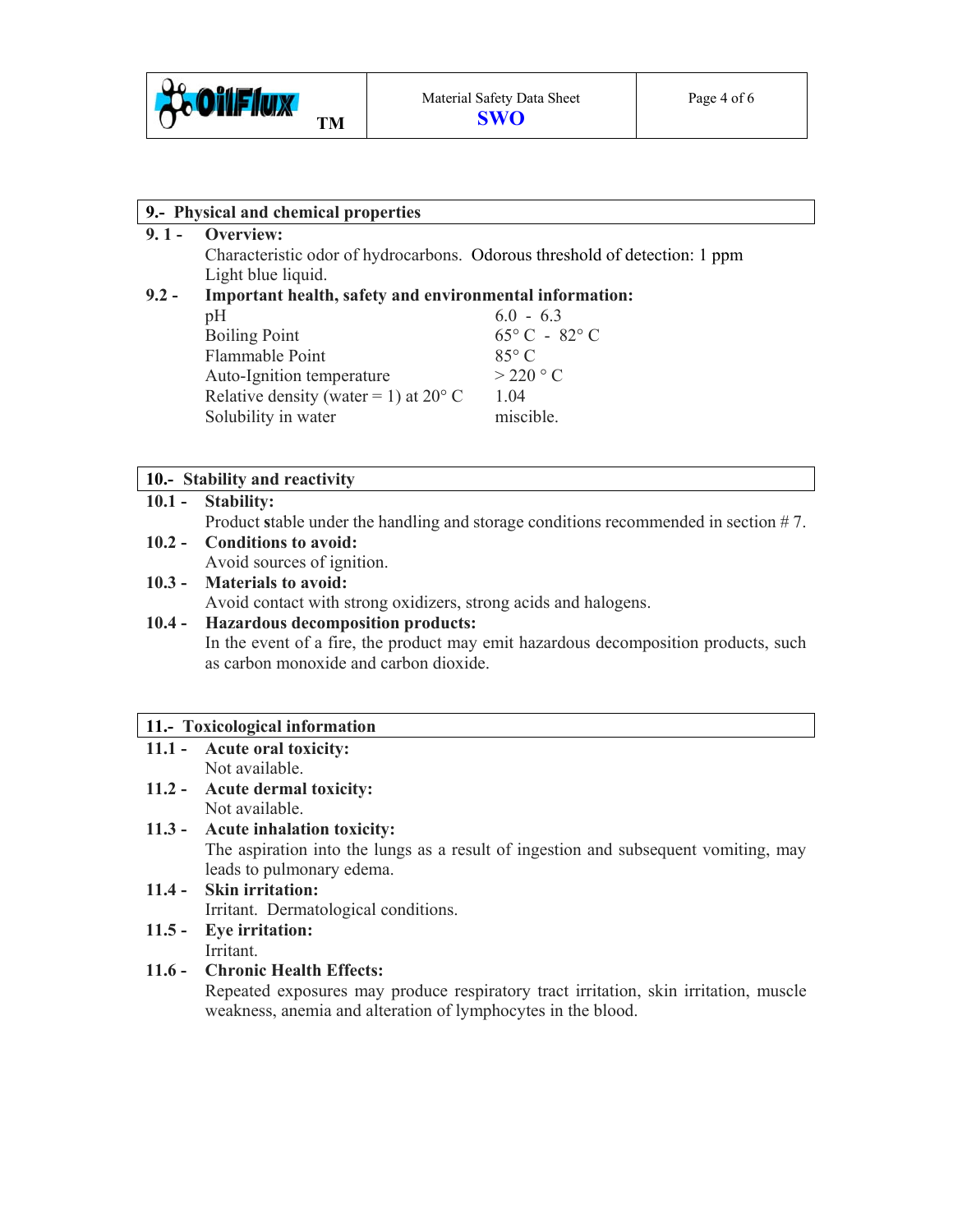

#### **12.- Ecological information.**

#### **12.1 - Ecotoxicity:**

Toxic to aquatic organisms. In the long term it may cause adverse effects in the aquatic environment.

#### **12.2 - Mobility:**

Was removed by emulsion with surfactants.

## **12.3 - Persistence and biodegradability:**

High potential physical contamination. If it is dump into the environment, the more volatile components evaporate and oxidize and the remaining components will biodegrade.

#### **13.- Terms of elimination**

#### **13.1 - Waste Disposal:**

If the product needs to be managed as waste, the final user must do so in accordance with local regulations.

For disposal authorized agents and carriers should be used.

 Materials contaminated by the product require the same precautions as the product and should be considered toxic and hazardous waste.

Never disposal in the sewer.

## **13.2 - Disposal of containers:**

The containers must be managed as waste in accordance with point 13.1

#### **14.- Transport information**.

Transport in sealed containers that are upright and secure.

Ensure that persons transporting the product know what to do in case of an accident or spillage.

#### **UN Number:**

 **UN 1993**, Flammable liquid, NOS. (Hydrocarbon mixture with polyhydric alcohols). Class 3. Packing Group III.

## **14.1 - Transport by Road (ADR):**

 UN Number: UN 1993 Flammable liquid, NOS. (Hydrocarbon mixture with polyhydric alcohols). Class 3. Packing Group III.

#### **14.2 - Sea transport (IMDG):**

UN Number: UN 1993 Flammable liquid, NOS. (Hydrocarbon mixture with polyhydric alcohols). Class 3. Packing Group III.

#### **14.3 - Rail transport (RID):**

UN Number: UN 1993 Flammable liquid, NOS. (Hydrocarbon mixture with polyhydric alcohols). Class 3. Packing Group III.

## **14.4 - Air transport (ICAO / IATA):**

UN Number: UN 1993 Flammable liquid, NOS. (Hydrocarbon mixture with polyhydric alcohols). Class 3. Packing Group III.